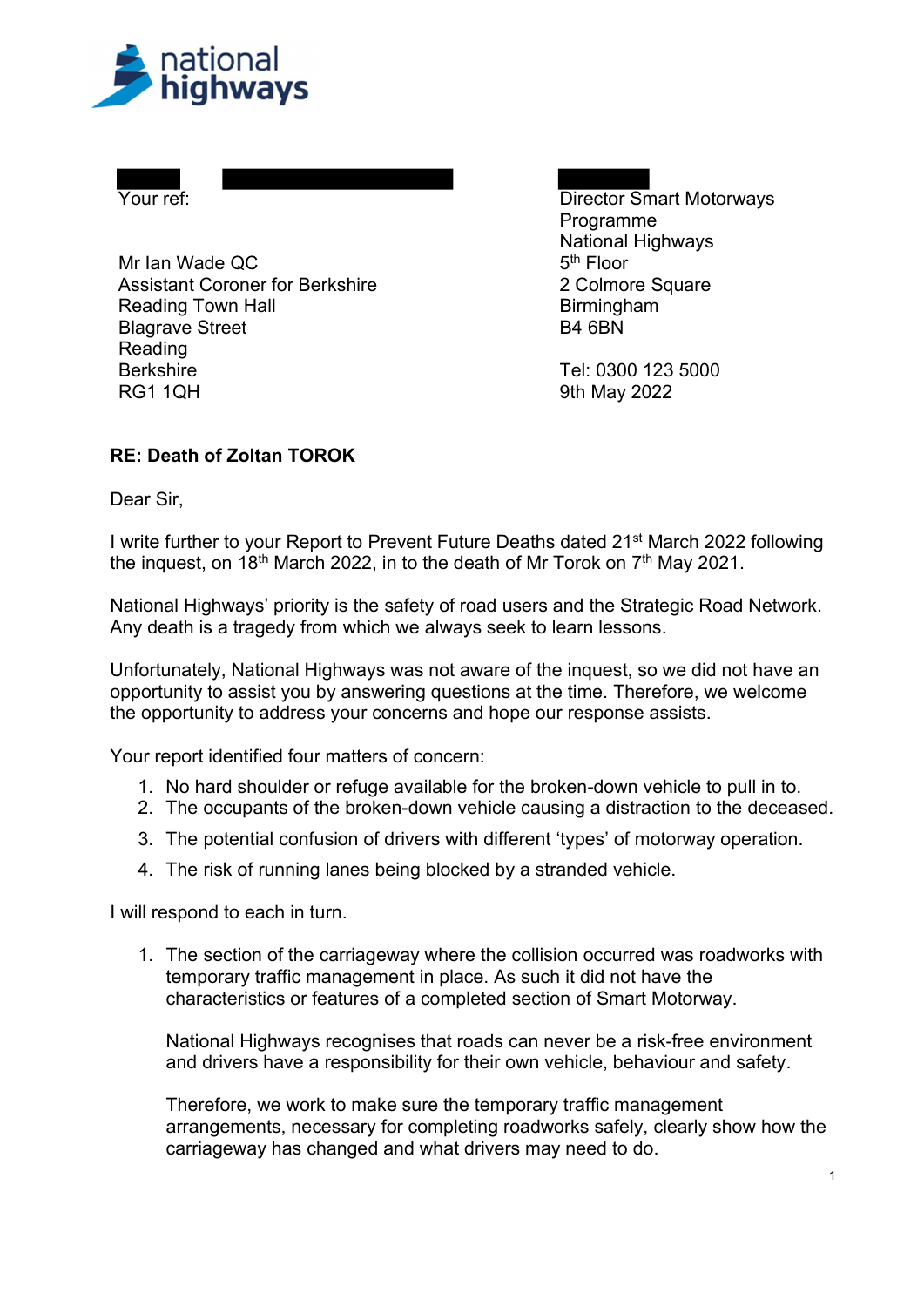The temporary traffic management arrangements on the M4 project were, and are, consistent with those found in sections of roadworks across the whole of the Strategic Road Network in England including motorway and dual carriageway trunk roads.

 The project to upgrade the section of the M4 between Junction 3 and Junction 12 started in July 2018, with temporary traffic management arrangements being installed for the section where the incident occurred (Junction 3 to Junction 8/9), in June 2019.

 The overall length of the scheme between Junction 3 and Junction 12 is approximately 32 miles.

The temporary traffic management for the scheme included,

- Three lanes, slightly narrower than standard lanes, open for traffic on each carriageway,
- Clear signs and road markings to inform and guide drivers,
- A restricted speed limit of 50mph, with average speed enforcement,
- An on-site team using CCTV to monitor the network 24 hours a day, seven days a week,
- Free vehicle recovery service through the length of the scheme,
- Temporary barrier to separate construction activities, construction plant and the workforce from road users in the live lane.

 The temporary barrier through the length of the scheme was not continuous, there were gaps to access to and exit from the work area.

 The section of temporary concrete barrier at the incident location started at a works access point approximately 90 - 100 metres before the incident location.

 It appears that the broken-down vehicle came to a stop approximately 40 – 50 metres short of the exit slip road for Junction 6.

 Dashcam footage from a Principal Contractor's Traffic Safety Control Officer's (TSCO) vehicle which captured the incident shows light, free flowing traffic with good, clear visibility and a dry road surface.

 It also shows vehicles pulling out round the broken-down vehicle, a dark vehicle in front of Mr Torok, and a silver BMW behind Mr Torok.

 National Highways will continue our efforts to manage roadworks so that they are safe as possible for our road users and workforce. From what we know about this incident we do not believe we should have taken or need to take any additional actions in relation to the temporary traffic management arrangements for roadworks.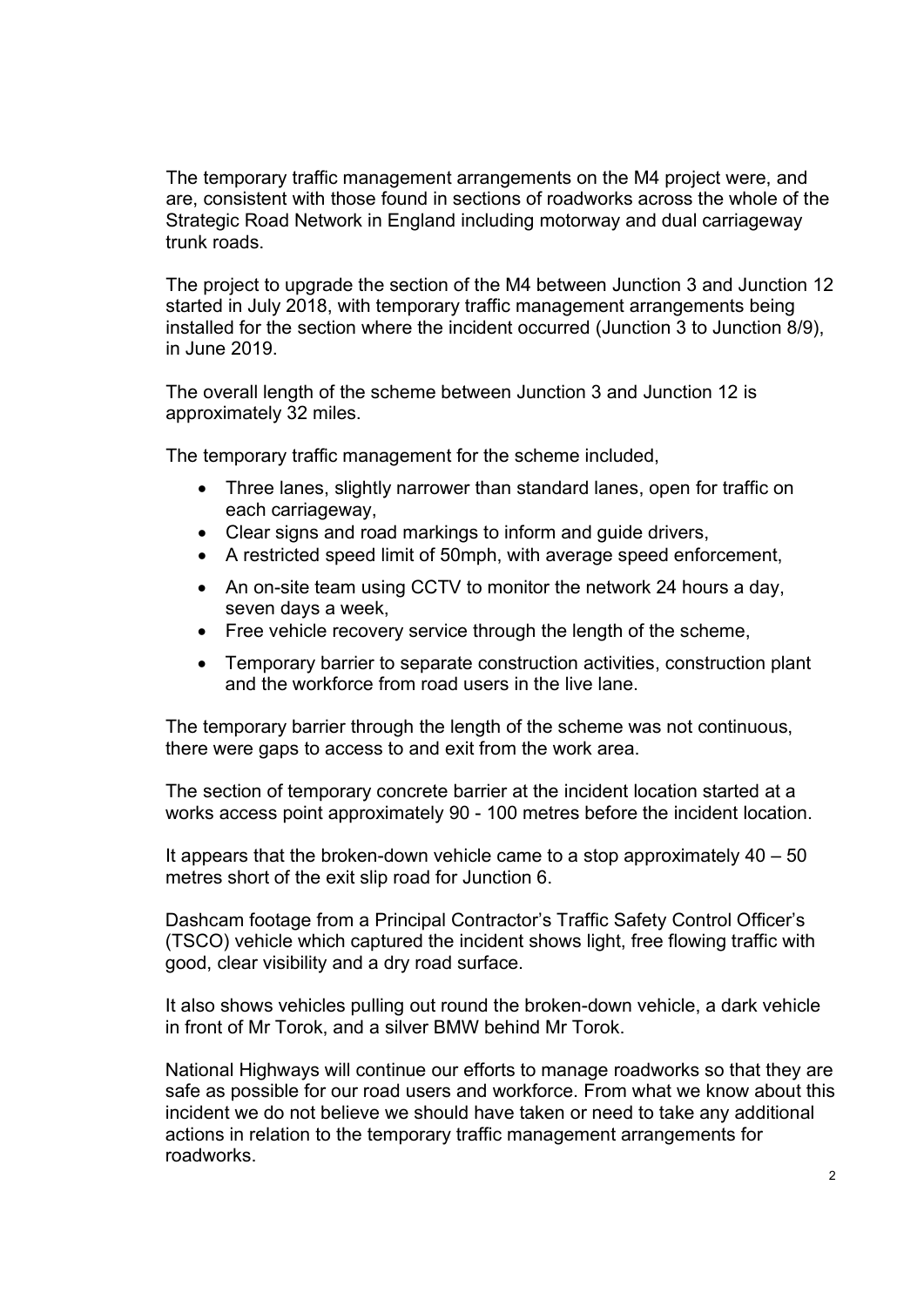2. Without having the benefit of the evidence considered in the inquest, we cannot comment on whether drivers, including Mr Torok, were distracted by the presence of pedestrians behind the temporary barrier.

The safety of the Strategic Road Network and all road users is our priority.

 Recognising that road works present a change in the normal configuration and layout of a section of road, and what drivers may need to do, we:

- Work to make our roadworks as safe as possible, with clear signage and temporary traffic management arrangements;
- Set reduced speed limits to slow the traffic;
- Monitor the network to identify and respond to breakdowns and other incidents;
- Inspect temporary traffic management arrangements daily to make sure they are properly maintained;
- Utilise National Highways Traffic Officers to undertake roadworks audits;
- Conduct regular customer roadworks surveys;
- Provide advice and guidance to our road users on driving through roadworks and what to do in an emergency/breakdown through campaigns.

 In breakdowns our advice is for customers to get out of their broken-down vehicle where safe to do so and stand in a place of safety.

 We do not think that there is anything further that National Highways can do in relation to the suggested issue of drivers being distracted by vehicle occupants stood behind barriers.

 3. Without having heard the evidence of the mechanical engineer witness you refer to, it appears they have described the potential for drivers to confuse the hard shoulder for a live lane.

 National Highways has already taken steps to make it clear to drivers, through signage and road markings, where there is a change between sections of motorway with hard shoulder and those that are all lane running.

 Neither carriageway of the M4 between junctions 3 and 12 have a situation where there is hard shoulder that changes to a live lane, or vice versa.

 Both carriageways in between junctions 3 and 12 were operating under temporary traffic management from June 2019 up to and including the date of the incident, which should avoid the potential for confusion.